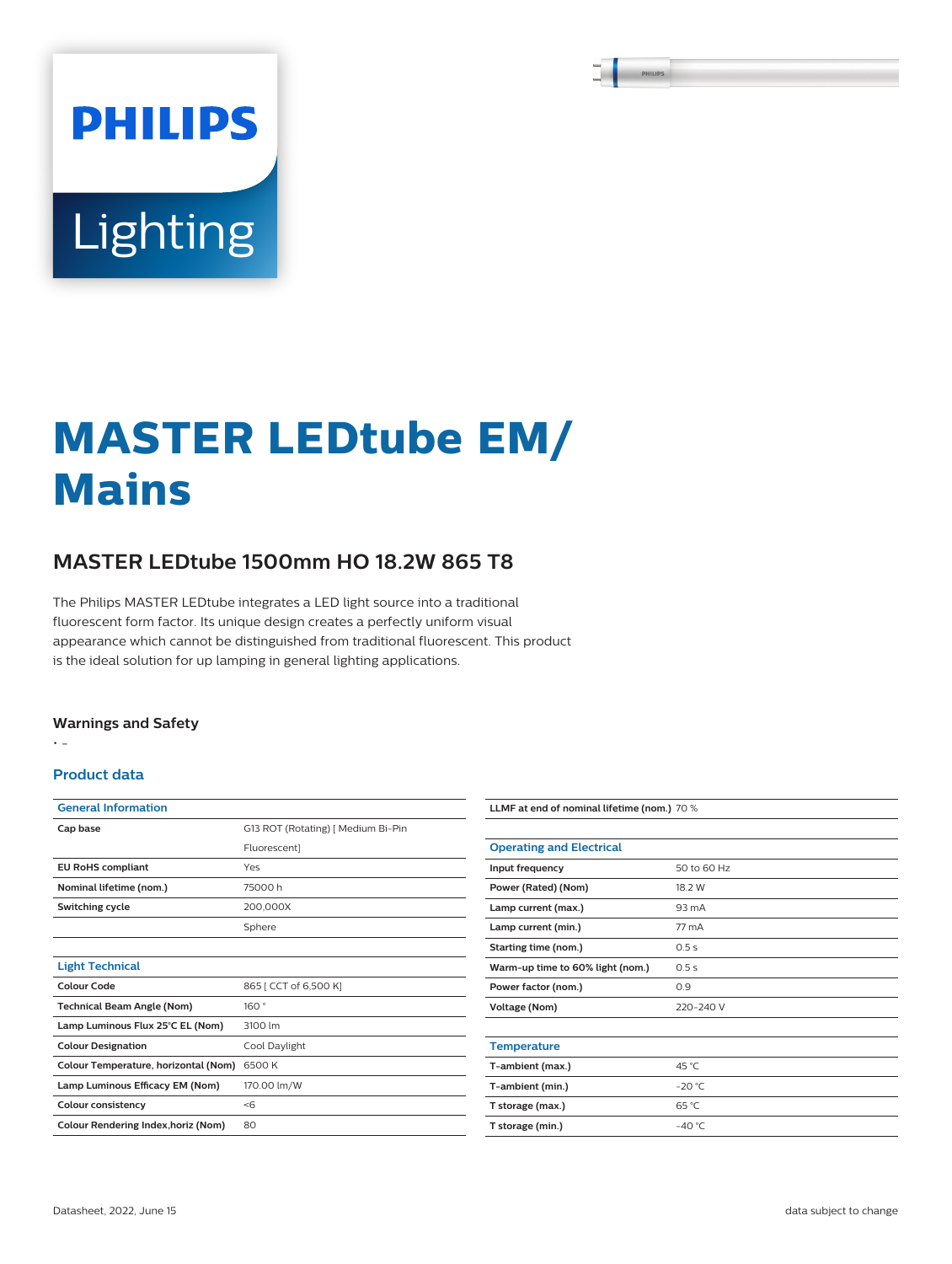#### **MASTER LEDtube EM/Mains**

| T-Case maximum (nom.)           | 55 °C                                    |
|---------------------------------|------------------------------------------|
|                                 |                                          |
| <b>Controls and Dimming</b>     |                                          |
| Dimmable                        | No                                       |
|                                 |                                          |
| <b>Mechanical and Housing</b>   |                                          |
| <b>Lamp Finish</b>              | Frosted                                  |
| <b>Bulb material</b>            | Plastic                                  |
| Product length                  | 1500 mm                                  |
| <b>Bulb shape</b>               | Tube, double-ended                       |
|                                 |                                          |
| <b>Approval and Application</b> |                                          |
| <b>Energy Efficiency Class</b>  | $\subset$                                |
| Energy-saving product           | Yes                                      |
| Approval marks                  | RoHS compliance TUV CE marking KEMA Keur |
|                                 | certificate                              |

| Energy consumption kWh/1,000 hours 19 kWh |                                       |
|-------------------------------------------|---------------------------------------|
|                                           | 403595                                |
|                                           |                                       |
| <b>Product Data</b>                       |                                       |
| Full product code                         | 871869959245500                       |
| Order product name                        | MASTER LEDtube 1500mm HO 18.2W 865 T8 |
| EAN/UPC - product                         | 8718699592455                         |
| Order code                                | 929001923102                          |
| SAP numerator – quantity per pack         |                                       |
| Numerator – packs per outer box           | 10                                    |
| <b>SAP material</b>                       | 929001923102                          |
| SAP net weight (piece)                    | $0.285$ kg                            |

#### **Dimensional drawing**



| Product                                                         | D1 | D <sub>2</sub> | A1 | A <sub>2</sub> | AЗ |
|-----------------------------------------------------------------|----|----------------|----|----------------|----|
| MASTER LEDtube 1500mm 25.8 mm 28 mm 1498.8 mm 1505.9 mm 1513 mm |    |                |    |                |    |
| HO 18.2W 865 T8                                                 |    |                |    |                |    |
|                                                                 |    |                |    |                |    |

#### **Photometric data**



|                                                                                                            | General Uniform Lighting                                                                                                                                                                                                                                                     |
|------------------------------------------------------------------------------------------------------------|------------------------------------------------------------------------------------------------------------------------------------------------------------------------------------------------------------------------------------------------------------------------------|
|                                                                                                            | 1 x TLED 10.2W 4500K 148D 92990192                                                                                                                                                                                                                                           |
|                                                                                                            | 1 + 200 km                                                                                                                                                                                                                                                                   |
| Pular Internity disprove<br><b>ALC US</b>                                                                  | USK days<br>Questa extruder day an<br>$\overline{\phantom{a}}$<br>$\sim$<br><b>Sherwood</b><br>---<br>----<br><b>Londons</b> Take<br><b>United at Service Address</b>                                                                                                        |
| <b>SAN SIGN NO</b><br><b>Selection</b><br>a.<br>Services 14<br>1034.00<br>-----<br><b>MANUFACTION</b><br>× | <b>Mark Marketsen</b><br><br>$\sim$ $\sim$<br>22<br><br>22<br>---<br>œ<br>≕<br>п<br>÷<br>c<br>н<br>÷<br>÷<br>÷<br>÷<br>÷<br>-<br>Ξ<br>÷<br>٠<br>Ξ<br>.,<br>c<br>⋍<br>c<br>⋍<br>Ξ<br>٠<br>÷<br>٠<br>в<br>ı.<br>٠<br>Ξ<br>---<br>$-1$<br>Ξ<br><b>Colorador</b><br><b>FLA.1</b> |

**Spectral Power Distribution Colour**

**General uniform lighting**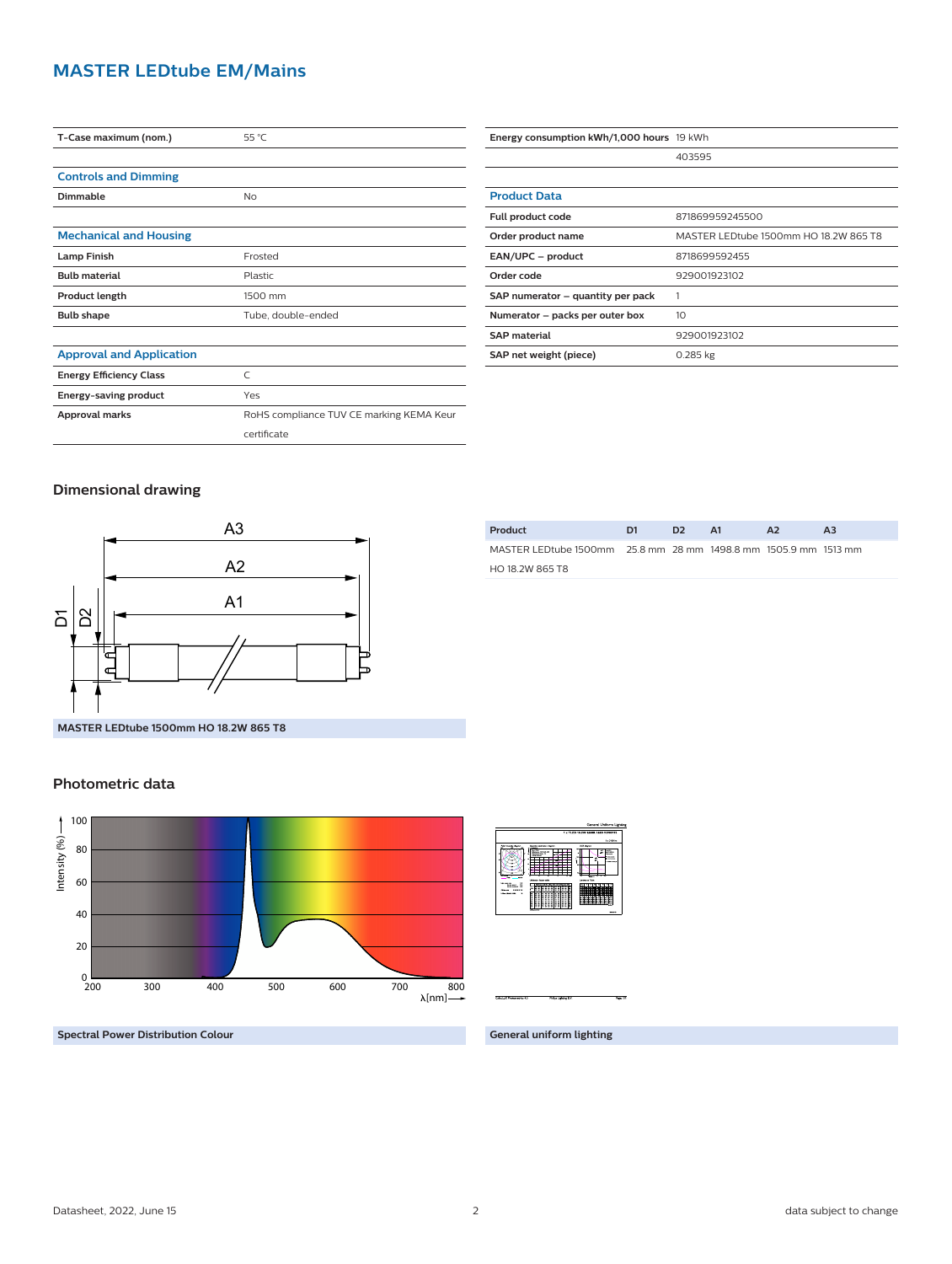#### **MASTER LEDtube EM/Mains**

#### **Photometric data**



**Light Distribution Diagram**

#### **Lifetime**